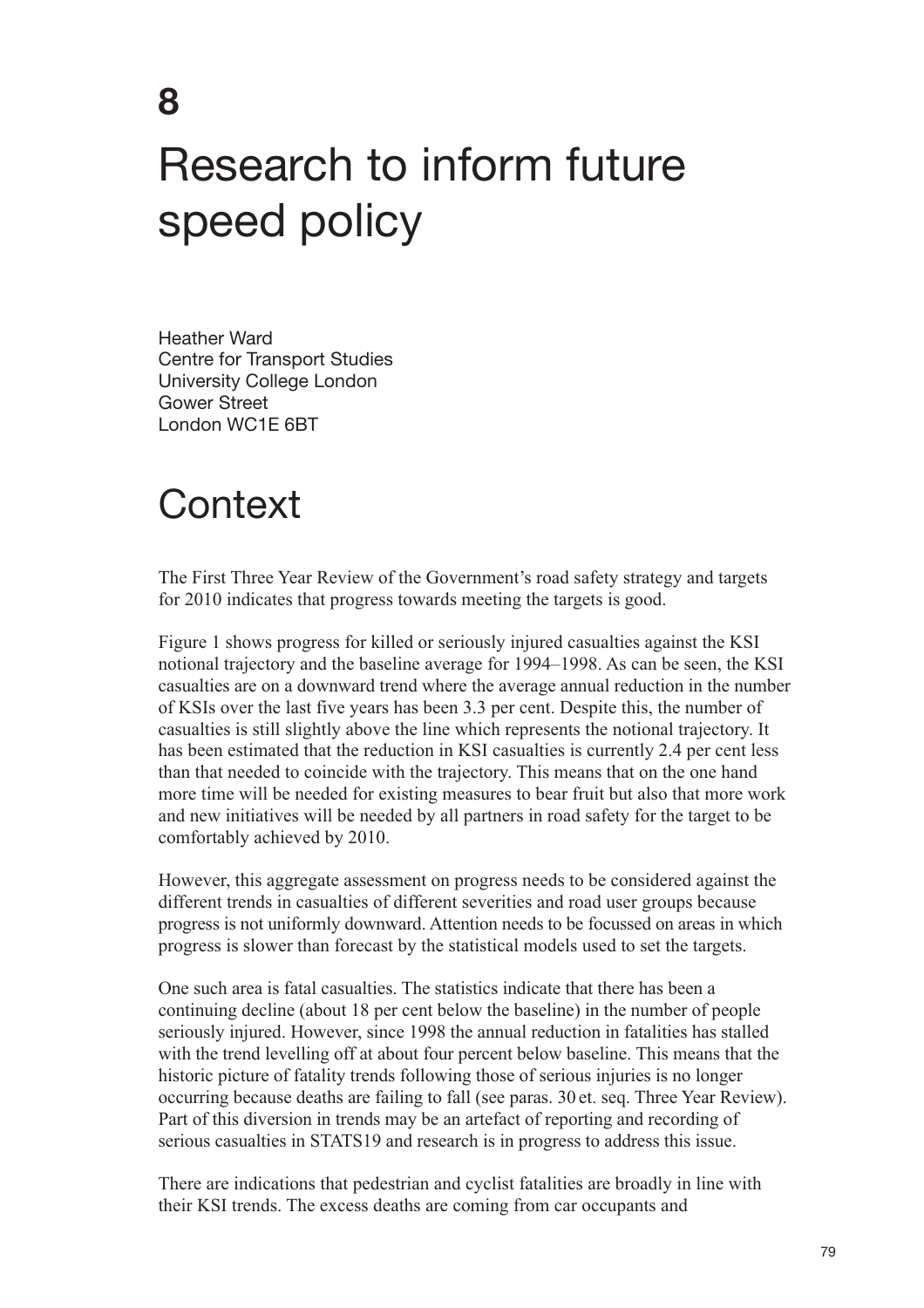

motorcyclists with occupant fatalities at one per cent below baseline and motorcycle casualties 30 per cent above baseline. However, early indications from work by Broughton (2004) show that motorcycle fatalities are following exposure whilst car occupant fatalities are back to the baseline level and the fatality rate has fallen only gradually, and may have levelled off. Indeed, for older cars the fatality rate is rising. There are disproportionately many deaths amongst young male drivers (peaking at age 20–24 years) with 41 per cent of all dead drivers being in the 16–29 age group.

The predominant road type for driver fatalities is A class non built-up roads, where half of them occur but the fastest increases have occurred on built-up roads and motorways.

## Development of research questions

Speed management is one of the ten central themes in the Government's road safety strategy and is at its most effective with input from education, training and publicity, engineering, and enforcement. Safety cameras have an important part to play in speed management strategies and have been found to be effective at the locations they operate.

The three year review, the three year evaluation report of operation of safety cameras (Gains et al., 2004), and that of trends in fatal accidents (Broughton, 2004) have brought together sufficient information on fatal and serious accidents to provide the Department with a number of questions that would benefit from being answered by a structured programme of research into speed management.

The Department commissioned a set of short thinkpieces from leading academics in the road safety field and these were presented and discussed at a workshop held in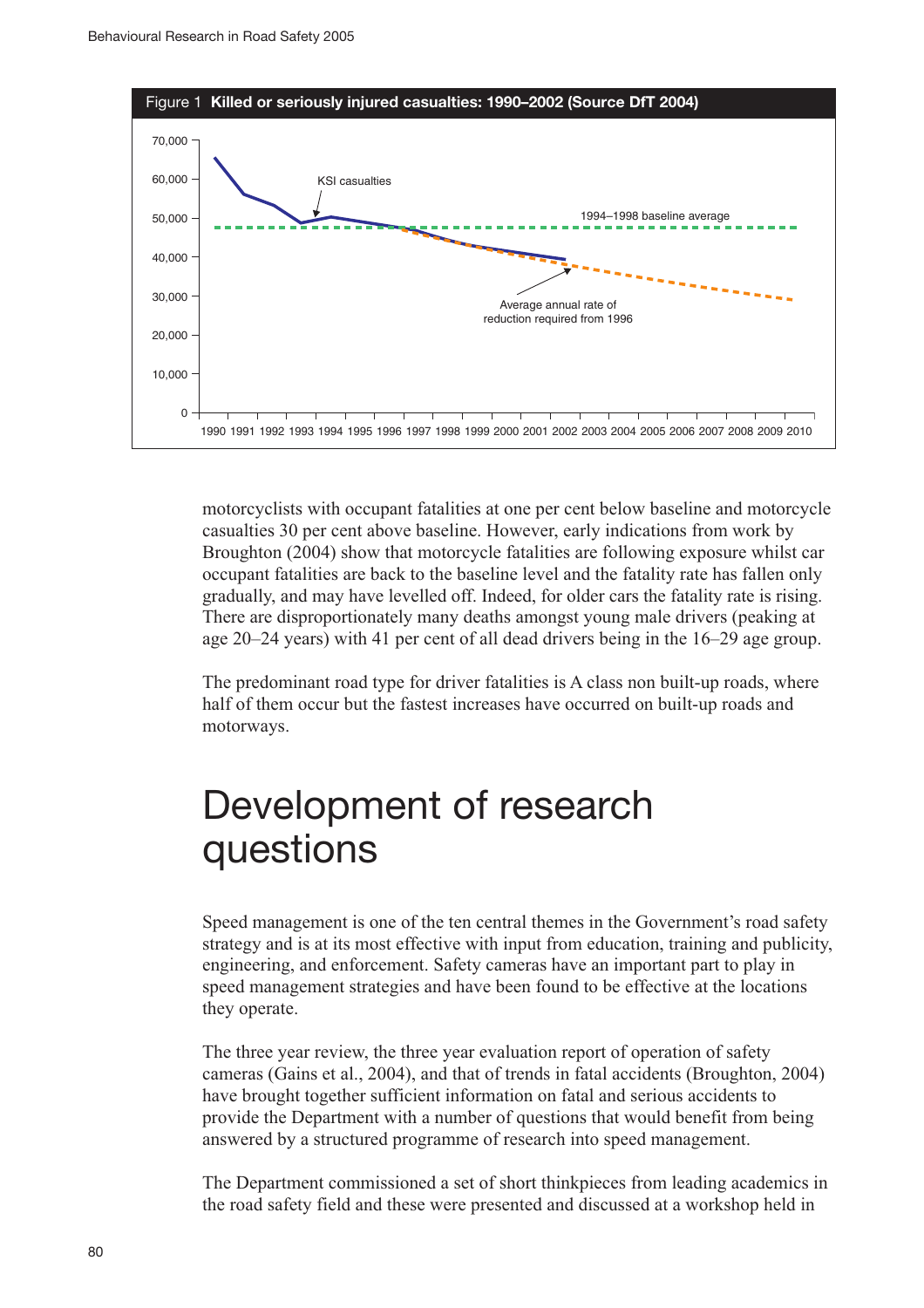London on 13 October 2004 comprising the group of academics, key stakeholders, and policy makers.

Through the thinkpieces and workshop, the Department was seeking clarity on what should be the research questions and objectives for such a research programme together with a brief and broad specification for work which might be part of this programme.

Some of the questions it was hoped would be addressed by the thinkpieces and the workshop were as follows:

- Is the strategy of focusing on speed enforcement in urban areas the right one, or, because of the poor performance of rural roads, should effort be focused here? If so what form should it take?
- How can inappropriate speed on rural roads be tackled?
- Are there cost effective engineering solutions?
- What strategies do drivers adopt around cameras?
- What do we know of casualties and speeds away from safety camera sites?
- Do drivers think it is safe to speed where there are no cameras?
- Are downstream speeds at camera sites faster than speeds before camera installation at that site?
- Is there evidence of migration of accidents from camera sites?
- What are the most effective strategies for changing driver attitudes and modifying behaviour and how can speed awareness courses contribute to this?
- How can drivers be made aware of the relationship between speed and accident risk?
- What are the relative roles of enforcement and education/publicity?

## A research programme to inform speed management

The research identified as needed falls into five main categories:

- Understanding the mechanisms of change in accident occurrence and speed behaviour brought about by speed enforcement by cameras;
- The role of the road environment: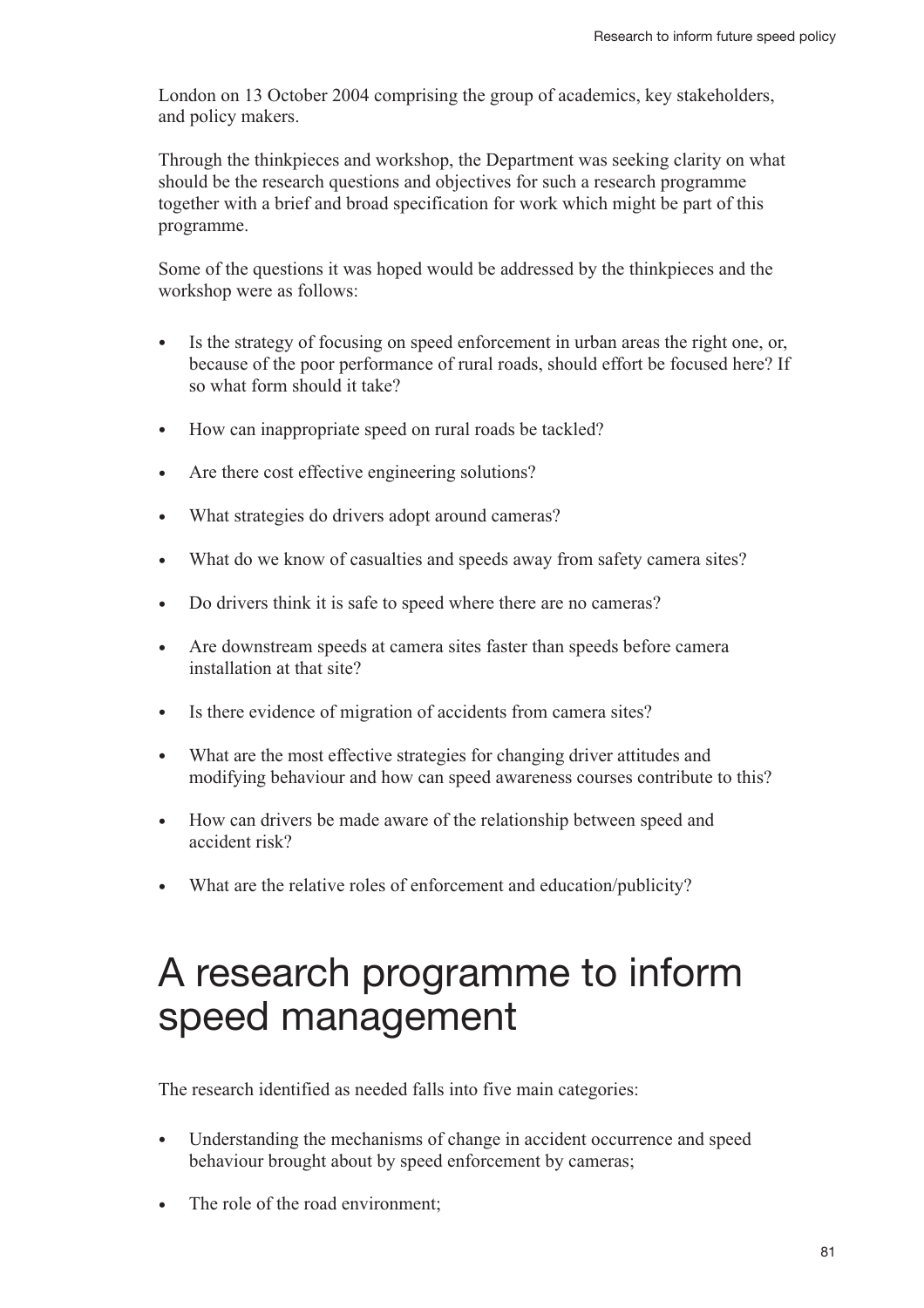- The role of the media and others in raising awareness of the relationship between speed and accident risk, and how to influence this risk?
- The role of education and enforcement; and
- Research to support safety camera partnerships.

In each of these areas the role of research into individual differences in driver behaviour is recognised.

To move forward, a multi-disciplinary research programme has been developed which is affordable and delivers answers within an appropriate timescale to some of the fundamental questions that are needed to inform effective and acceptable speed management programmes.

Prioritising the research needs is difficult but in terms of the Department's immediate and medium term needs. Projects described under the following headings have been identified to provide information to fill currently identified gaps.

### **Under the mechanisms of change in accident occurrence and speed behaviour brought about by speed enforcement by cameras**

Perhaps the most fundamental of the research needs is that which can clarify the questions of

- is there evidence of migration of accidents from camera sites,
- what do we know of casualties and speeds away from camera sites, and
- how can the contribution of regression to the mean (RTM) to observed reductions in casualties at camera sites be estimated.

#### **Interaction between speed choice and the road environment**

More work is needed in understanding how drivers interact with the road environment, including its surface, markings, and geometric characteristics, in terms of speed choice in both urban and rural areas.

Research is needed which investigates the circumstances in which the speeds chosen by different kinds of driver and rider on different kinds of road contribute to accident occurrence in order to inform the development of ways of encouraging them to moderate their speed whilst continuing to enjoy their use of their vehicles. This could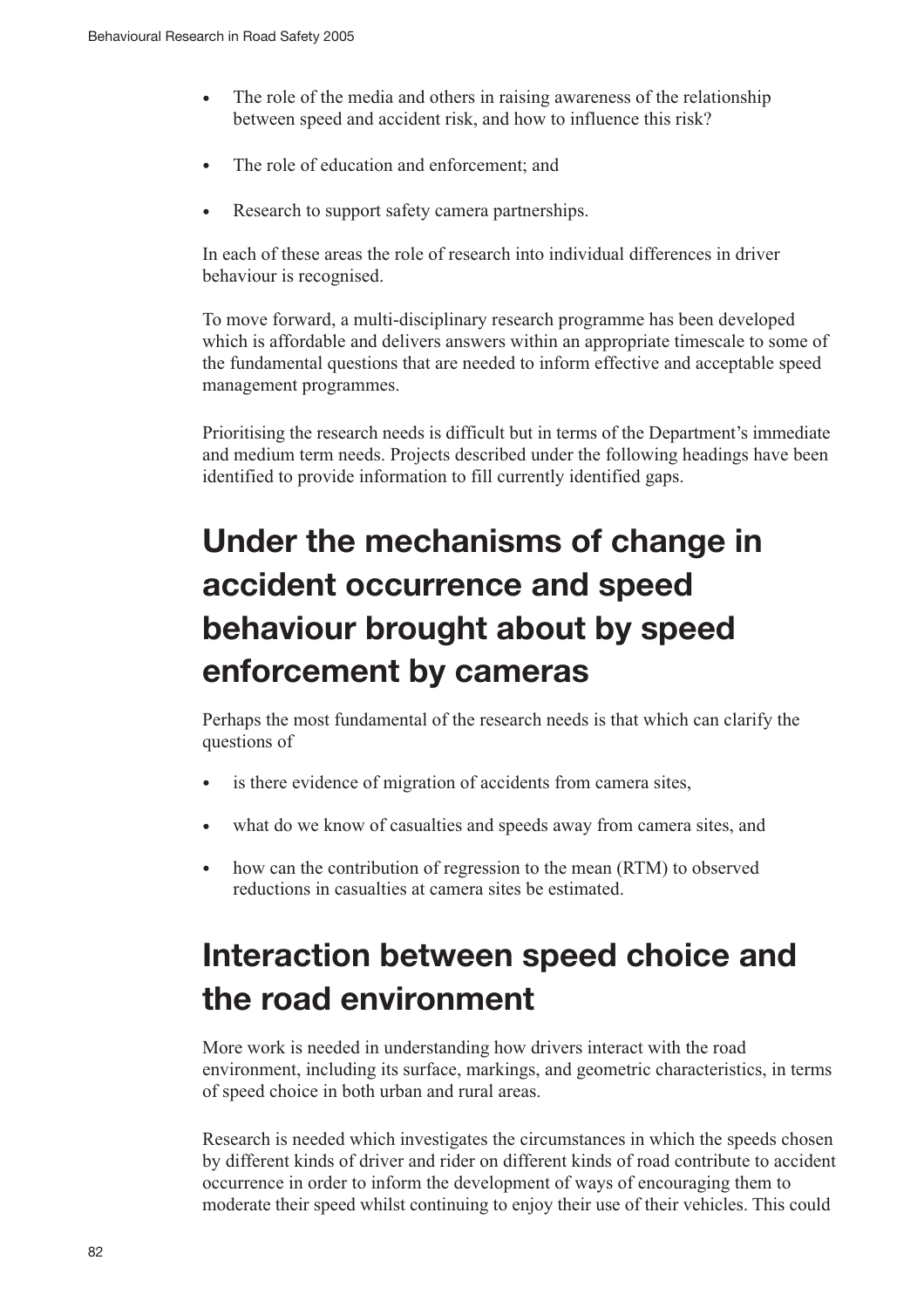lead to identification of features of the road and roadside which could be modified affordably to encourage choice of appropriate speeds and reduce the severity of injury in those speed-related accidents which nevertheless still happen.

#### **Relationship between penalties for speed offences and driver behaviour**

Although there has been an increase in the number of speed offences, there is no discernable upward trend in disqualifications arising from totting up of points on drivers licences. The implications are potentially important as it could be a marker for a real change in drivers' speed behaviour.

It would be useful to investigate the **distribution of the penalty points** resulting from camera operation among those licence-holders who have acquired them, and the distributions of the time intervals between changes in numbers of points on the licences of those who acquire points on more than one occasion, and of the time elapsed since the last acquisition of points.

#### **Improved driver information on speed and accident risk**

There appears to be a mismatch between the actual level of risk from inappropriate or excessive speed and driver perception of the risk. The public needs to be better informed about the role of speed in accidents as a prerequisite for the acceptance of message that speed reduction is important everywhere and not just at camera sites. More effective strategies are needed which inform the public of the basis for speed management and enforcement policy in order to modify driver behaviour in relation to speed choice and attitudes to speed limits and their enforcement.

#### **Research to support safety camera partnerships**

Dissemination of research findings is an important part of the duties of all researchers and sponsors of research. However, accessibility of findings to Safety Camera Partnerships and to the public is a major issue. Partnerships need to have at their fingertips the latest research in order to keep abreast of the developments in this area to be able to fulfil their role of development and implementation of safety camera deployment strategies.

The public needs to be better informed about the role of speed in accidents as a prerequisite for the acceptance of the message that speed reduction is important everywhere and not just at camera sites.

Issues for partnerships include: criteria for site selection and should these be different for rural and urban sites as well as for mobile and fixed sites; should sites